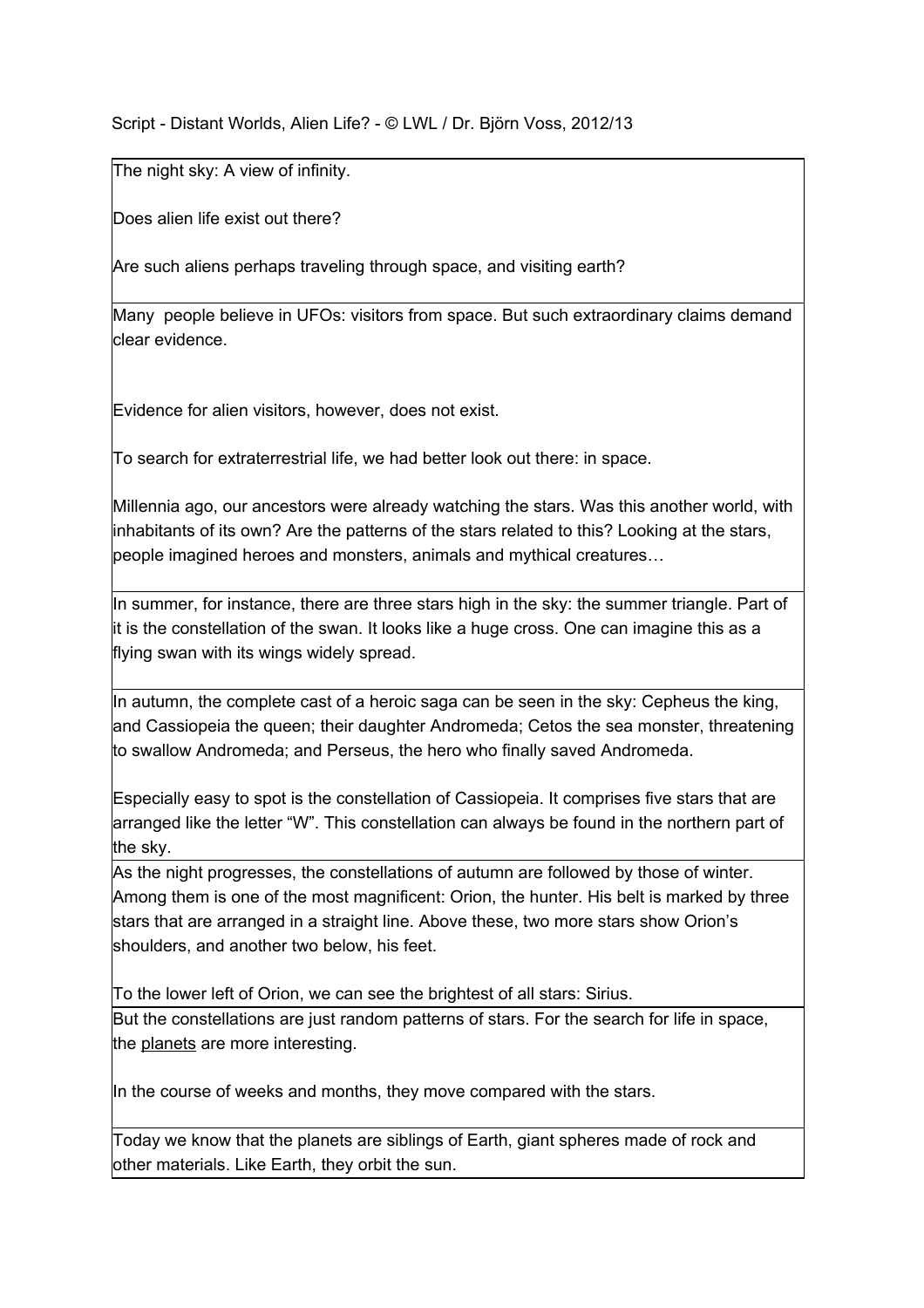Unmanned space probes have explored all the planets at close range.

No life was found anywhere – and especially, no intelligent aliens.

Earth is the only planet which we know to be inhabited.

Life on Earth formed more than three billion years ago. All of today's species, including man, are descendants of a single common ancestor:

A tiny single-celled organism, similar to today's bacteria. It lived on certain substances in the water, and did not require any oxygen.

From this ancestor, all other species evolved.

For a long time, all life was single-celled: even today, microbial life is still the most numerous!

Only after more than two billion years did complex beings evolve that are made of many cells, like animals and plants.

All organisms on earth, as different as they are, have much in common:

Each cell, be it a bacterium or a human cell, contains DNA molecules. They are the blueprints of all life forms.

All living cells are filled with water. It acts like a lubricant, keeping the cell alive. Without water, every being would die.

And everywhere, the same chemical elements are the most important: carbon, hydrogen, oxygen, and nitrogen. DNA, too, mainly consists of these four kinds of atoms.

These basic materials can be found in space, too. Even some "prefabricated components" of our molecules can be found in space, for example preliminary stages of parts of the DNA.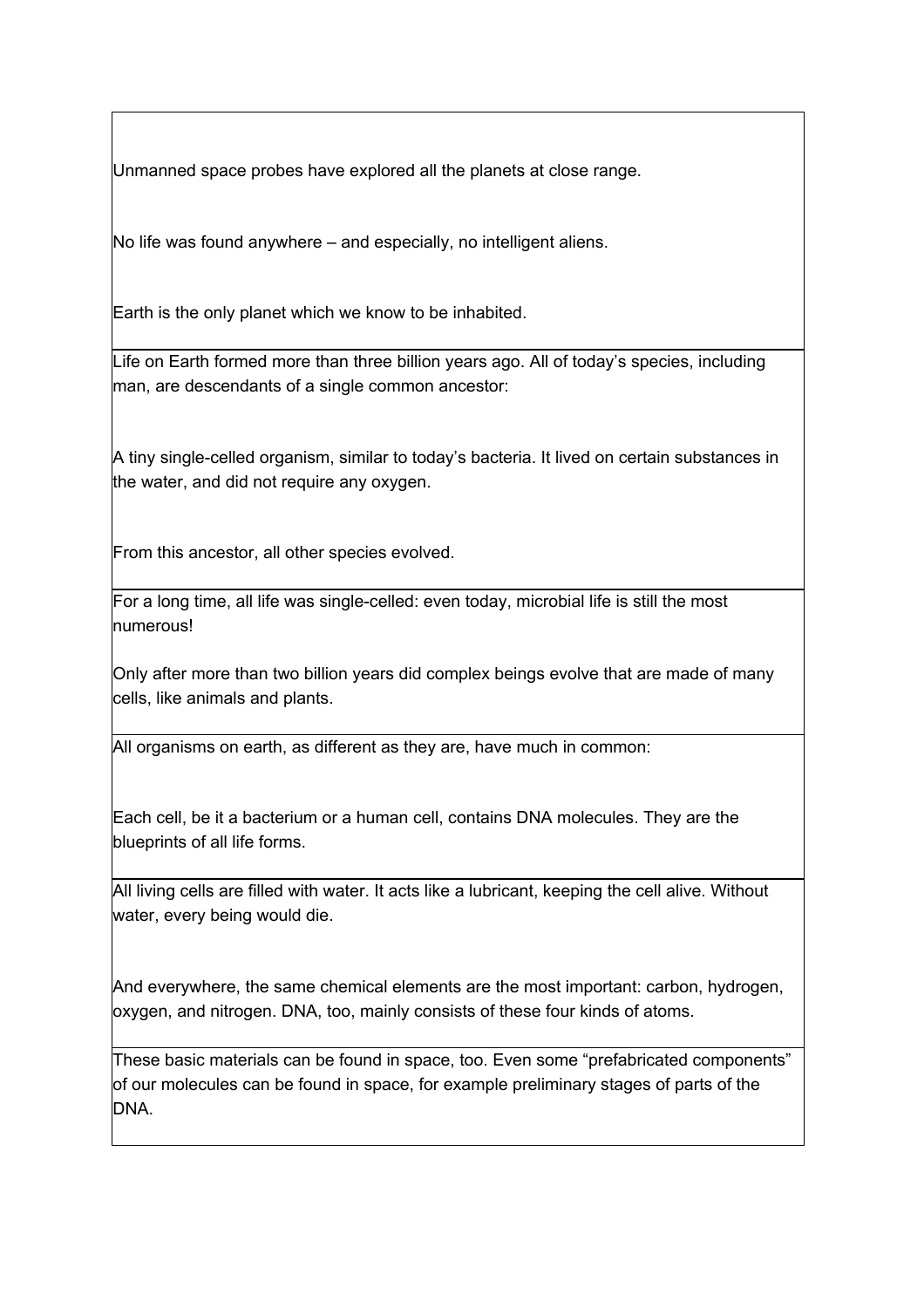These substances are among the most frequently found in the universe. So alien life is perhaps using just the same elements as we do.

The same is true for water: Of all suitable liquids, water is the most common. Life forms based on completely different substances are likely to be rather rare.

Water can be found almost everywhere. But mostly it is only present in the form of ice, or as a very thin vapour. Life, however, requires liquid water, and that is very rare.

Where does liquid water exist?

On the moon, there is no liquid water. In the sunlight it is much too hot, and in the shadow, much too cold.

Furthermore, there is no air. Without air, or in very thin air, water would vapourise at once – even if the temperature is just right!

Thus, no life can exist here, not even micro-organisms – except  $\ldots$  within a space suit.

Most places in space are just like the moon:

Mercury, the innermost planet, looks very much the same.

On Venus, however, there is air. But it is much too hot there; more than 500 degrees centigrade.

Mars is colder than Earth, and has only very thin air.

Even further out, at the planets Jupiter, Saturn, Uranus and Neptune, it gets increasingly chilly. These are gas planets without a solid surface. So liquid water can't accumulate here.

All this shows that a habitable planet has to be large enough, or it will not have air; and small enough, or it will not have a solid surface.

Furthermore, it has to be at the right distance from the sun, so that the temperature is just right.

Near the sun, it's too hot...

 $\ldots$  and far away from it, too cold. Only in the transition zone – in the "green belt" – can a planet support liquid water.

Mars is situated on the outer edge of this zone.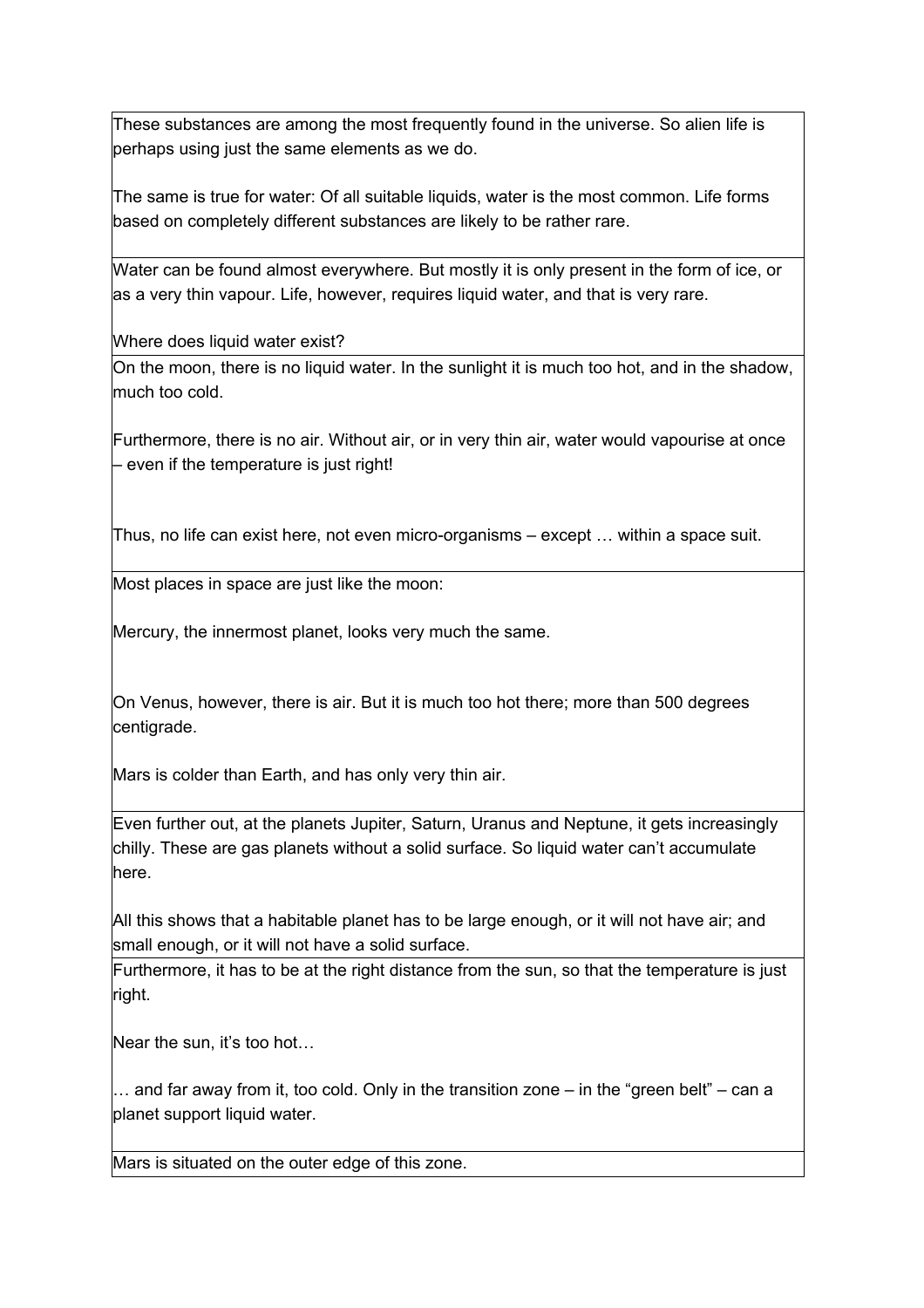The atmosphere on Mars is too thin for liquid water to exist here.

But this was different shortly after Mars formed, four and a half billion years ago: Back then, the atmosphere was still thick, and water did exist. Mars looked much like Earth, with rivers, lakes, and perhaps even an ocean. Could life have formed then?

But Mars lost most of its  $air - it$  is too small and its gravity is too weak. So it became cold, and the water froze. Space probes have discovered that it turned into ice and now is hidden deep below the surface.

Today, Mars is an icy desert planet.

If life ever existed here, then it probably became extinct. Instead of living creatures, it's more likely that only fossils will be found: vestiges of ancient life.

Was there life on Mars?

It's August 7th, 2012.

The space probe "Curiosity" is speeding towards Mars at 20-thousand kilometers per second.

Still moving at twice the speed of sound, a breaking parachute opens.

But the Martian air is too thin to land on a parachute.

Thus, a special trick is used…

"Curiosity" has landed. Its research work is beginning.

It searches for certain rock formations. They will provide information about early Mars.

"Curiosity" finds its way through difficult terrain, to reach the rock formations.

The rock is examined using a laser beam, and interesting spots are identified…

… a drill takes samples…

… in a miniature laboratory inside the vehicle the samples are studied in detail. Was there a life-friendly environment? Could life have formed? Answering these questions is "Curiosity's" mission.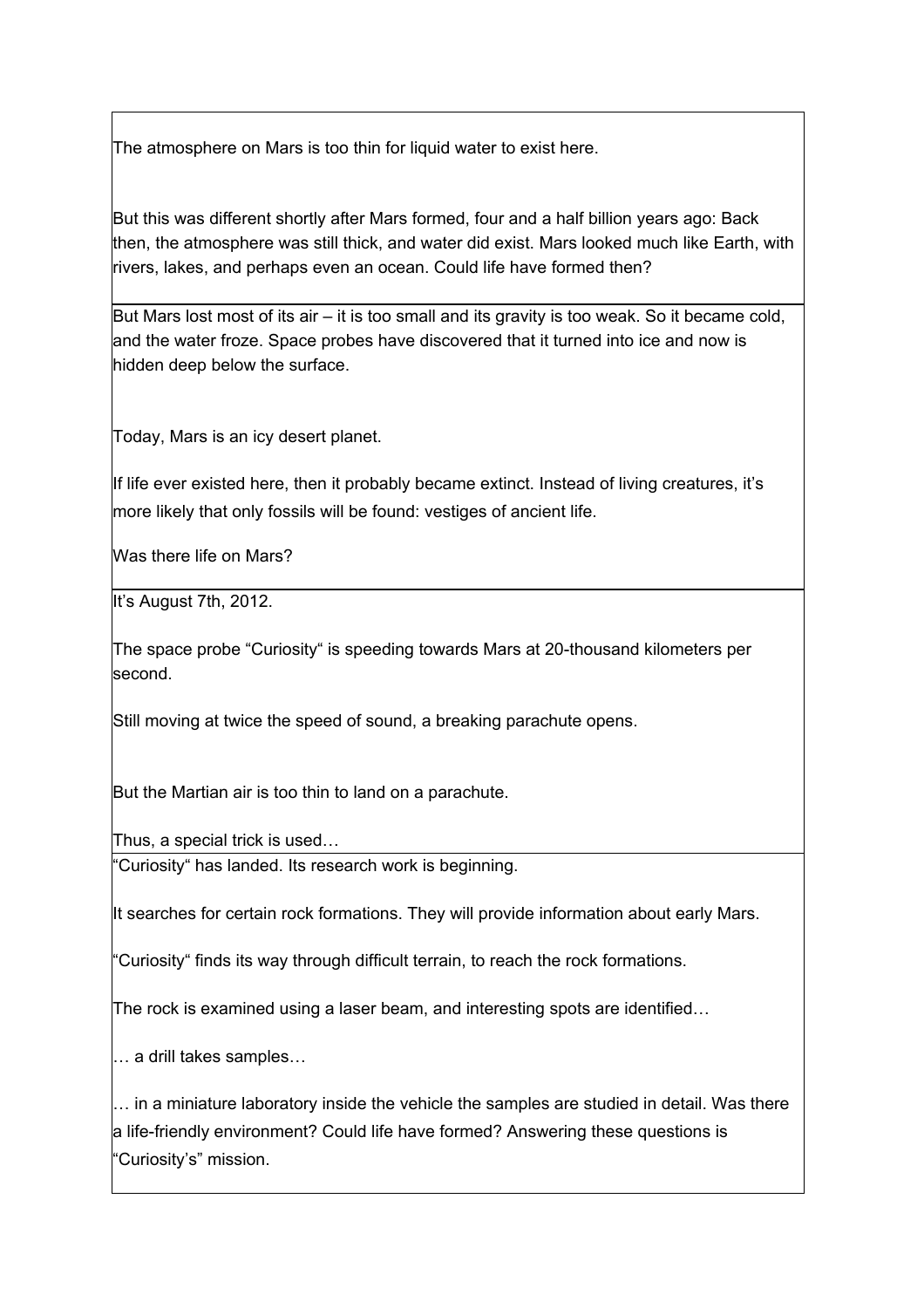Was Mars inhabited, or forever lifeless?

Both would be thrilling! So far, we know of only one inhabited place: Earth. A second inhabited planet in our vicinity would show that life is common everywhere in space.

But if Mars was always lifeless, this could mean that life is very rare throughout the universe.

Another place that might harbour life is found near the planet Jupiter. One of its moons, Europa, could be inhabited.

In fact it is much too cold here, and there is no air. The surface is completely made of ice which never melts. But the strong gravity of the giant Jupiter causes something special to happen: the small moon is continuously kneaded, and thus heated, from within. Deep below the surface it is warm, and there is liquid water.

An entire ocean is hidden there, with perhaps twice as much water as in all the oceans on Earth!

Especially interesting are the numerous lines that crisscross the surface. There are deep crevices here, just a few metres wide, but perhaps kilometres deep.

In the depths, there is eternal darkness.

Hot springs on the ocean's bottom provide scarce energy. Life can't thrive here; only very simple organisms might exist.

Certainly they would be very different from terrestrial life. But perhaps there are things in common. For example, all life probably requires an outer envelope – like microbes on Earth.

But who knows what really exists in Europa's ocean…

Even if life is found on Europa or Mars; intelligent beings certainly don't live there. We are alone in our solar system.

Far away, we can see the stars. Each of them is a distant sun. Most of these suns have their own planets: There are billions of other solar systems out there.

In 1995, the first planet at another star was found. This star can be seen each night in autumn, even without a telescope. It's called "51 Pegasi", after the constellation of Pegasus, in which it is situated as seen from Earth.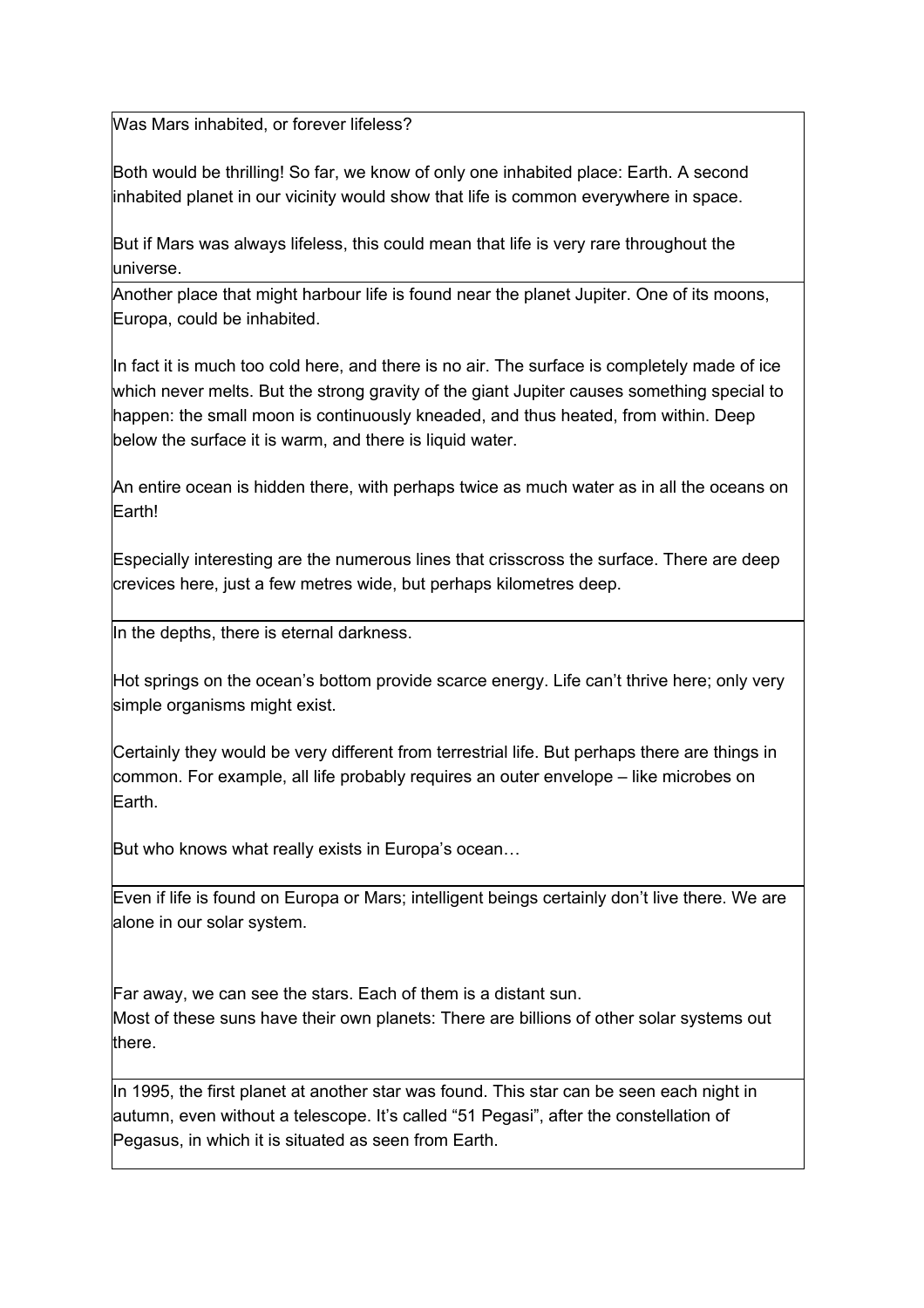This star's planet however can't be seen even with the largest telescopes: The light of the star is very bright, and completely outshines the much smaller planet.

So how do we know that the planet exists?

It was found using a sophisticated method.

If a planet is circling around a star, then the star, too, is not completely still. It wobbles back and forth in return.

The star moves very slowly. Still, this can be measured to a high degree of precision  $$ even if the star is moving back and forth literally as slowly as a pedestrian. From the strength and rhythm of the star's motion, the mass of the planet and the size of its orbit can be calculated – without ever actually seeing the planet.

Another method used to find planets works differently. If the planet happens to move exactly in front of its star, as seen from Earth, then the star temporarily appears slightly dimmer – just by fractions of a percent. But this, too, can be measured with high precision, and allows us to determine the size and orbit of the planet.

It was discovered that the planet of "51 Pegasi" is rather strange. It is almost as large as Jupiter, but orbits so close to the star that it is heated to more than 1000 degrees.

Since 1995, more and more planets have been discovered. Today, they number more than one thousand.

Most of them are giant planets that are not suitable for life. To find smaller planets like Earth, an even higher precision is necessary. Specialized space telescopes are used to achieve this.

Starting in 2009, NASA's Kepler telescope searched for Earth-like planets. It steadily watched a certain area of the sky, towards the constellations of the Swan and Lyra. There, it monitored more than 150 thousand stars simultaneously, and looked for signs of orbiting planets. The hope was that Kepler data might discover a planet just like Earth. But even Kepler could only determine the size and the orbit of such a "second Earth". What the planet looks like, and whether it harbours life, will remain unknown.

To find out more, the planet would have to be imaged. But so far, photographs are only possible of planets that are very far away from their stars, and thus much too cold – uninteresting for the search for life. What's more, even these photos only show the planets as tiny dots.

The Hubble Space Telescope for example took this image of a planet orbiting the star "Fomalhaut" in the constellation of the "Southern Fish". The planet orbits a hundred times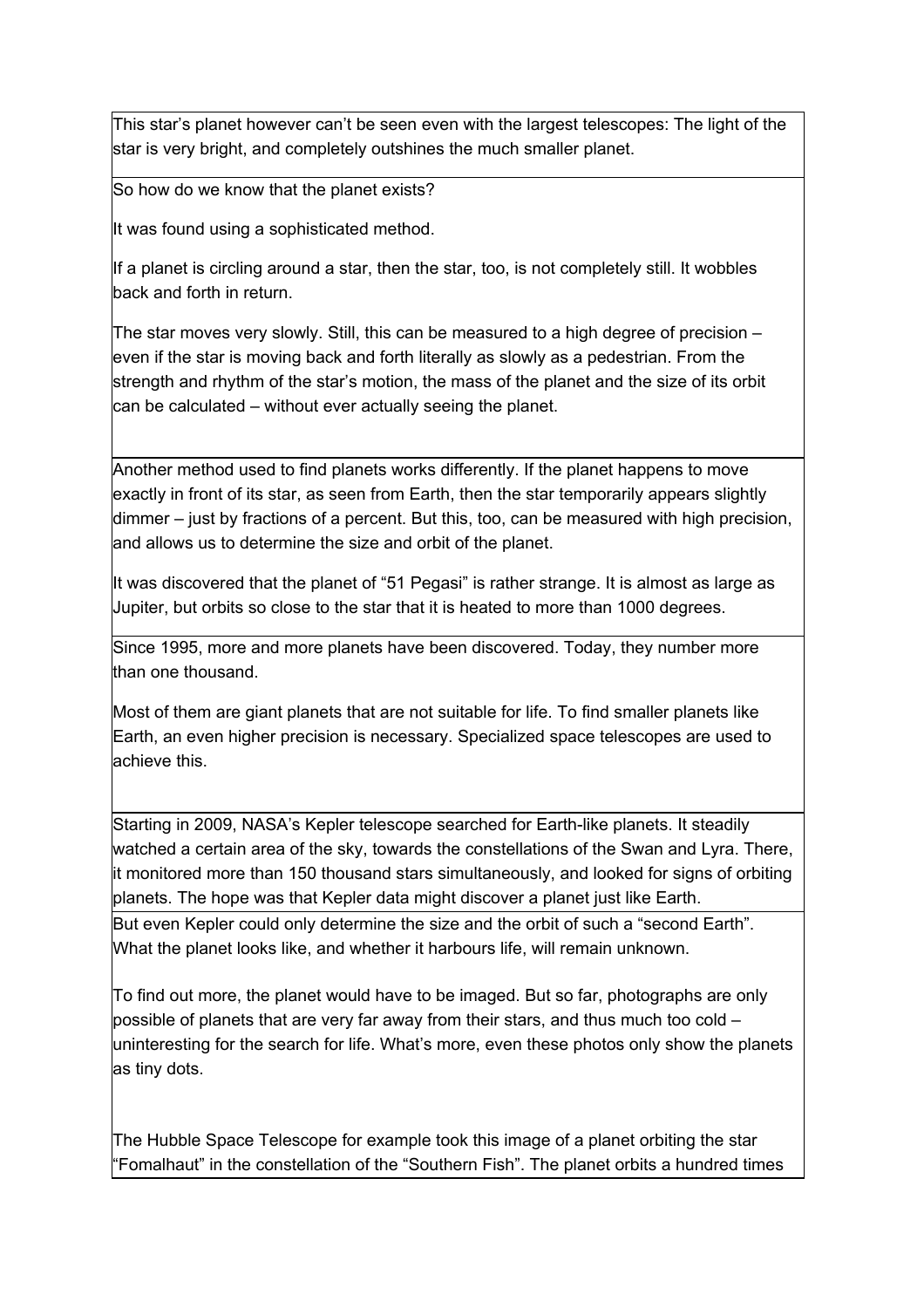further out than Earth is from the sun – much too far out. Habitable planets have to be close to their stars – so close that no telescope today could capture an image of them.

But there are plans for new telescopes that should make this possible.

A combination of multiple space telescopes is to be deployed. In formation flight, they will combine their gathered light.

In this way, the bright star can be precisely masked out. A distant Earth will then appear as a tiny dot next to the masked-out star.

From the light of the small dot, measuring devices can now determine the temperature of the planet, and the composition of its atmosphere. This will show if it is habitable. Maybe even certain gases can be found that would indicate inhabitants on the planet – like the oxygen that is released by plants on Earth.

In this way, it would really be possible to detect life on a distant planet!

But no telescope will ever show what such lifeforms actually look like.

To unravel that mystery, one would have to travel out there – to a distant star. Will this ever be possible?

The distances to the stars are unimaginably large. A comparison shows the travel times to be expected: A flight to Mars takes six months, and to Jupiter, at least two years. At the same speed, more than a hundred thousand years would be needed to reach 51 Pegasi! For the time being, voyages to the stars are impossible.

But in our imagination, we can explore the stars! We will head for three stars with very different planets.

Our first target is located towards the constellation of the Swan.

We are approaching the "Kepler 16" stellar system. Here, two suns are circling each other: A double star – which is not unusual. In fact, most stars are not single stars, like our sun, but have a partner.

This stellar couple is orbited by a giant planet – it was discovered in 2011 and is about as large as Saturn.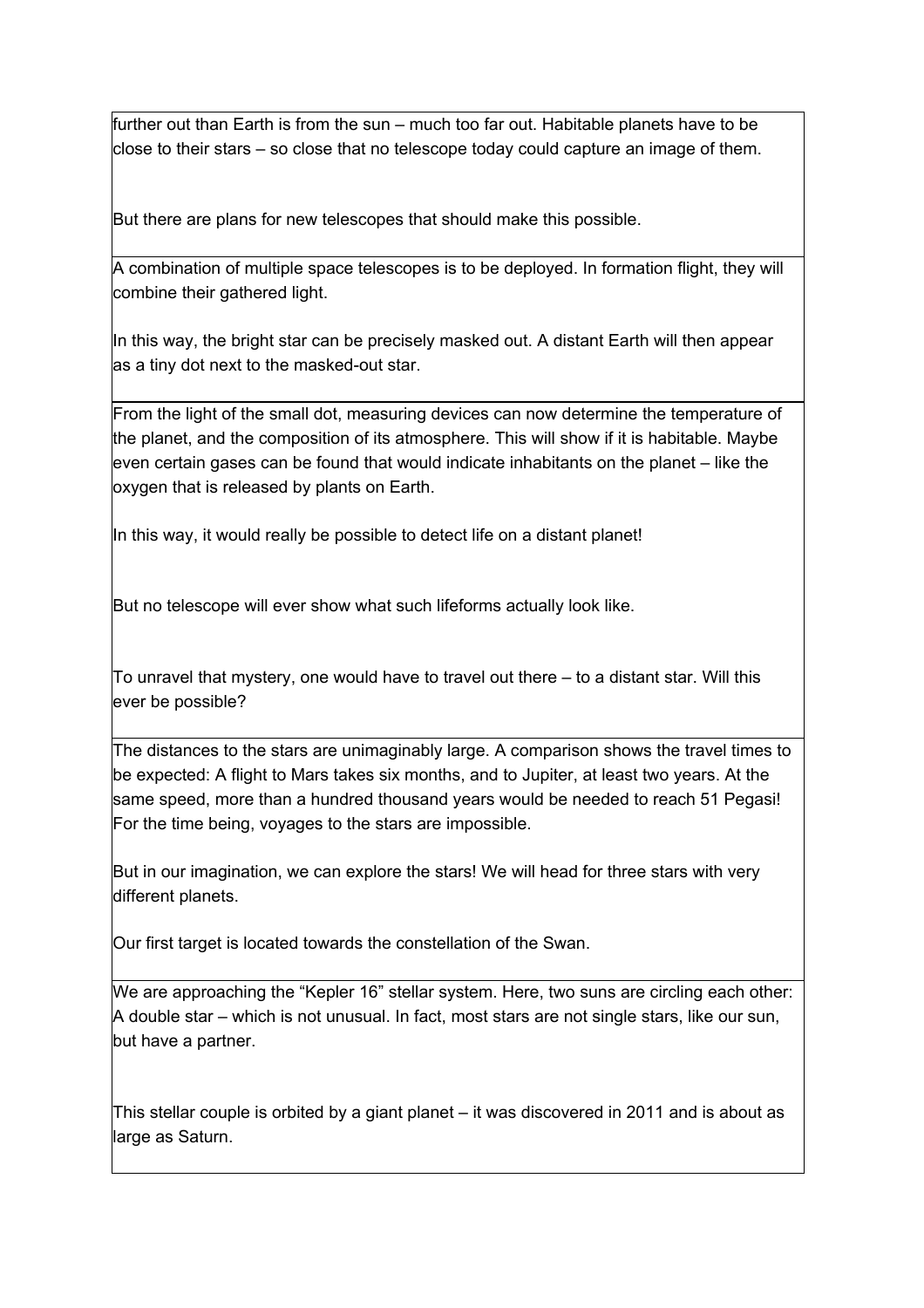This planet probably has many moons, like all giant planets in our solar system.

If one of these moons is very large, there might be liquid water on it.

If there is water, is this moon inhabited?

Two suns are shining in the sky. The rocky landscape shows no sign of life…

But a stain in the water is noticeable... caused by tiny single-celled organisms – alien microbes!

So far no one knows how life actually came about. Was it perhaps just by chance, so very improbable that it never happened a second time throughout the universe? Many scientists have a different opinion. They believe that life will arise in almost any place that provides the right ingredients.

On Earth, the first life forms already existed very soon after the planet formed. This quick appearance could mean that life is nothing out of the ordinary.

Highly developed organisms like plants and animals, however, appeared only very late on Earth. Perhaps they require special conditions to evolve, like a sufficient level of oxygen in the air. Single-celled life is much less demanding. Thus, it can exist on many planets that are not suitable for highly developed life.

Therefore, it could be that most inhabited planets only harbour very simple life forms.

"Kepler 16" is far away from us. But another presumably habitable planet is rather close, at a distance of only 22 light years. It orbits the star "Gliese 667C" in the constellation "Scorpius".

"Gliese 667C" is a red dwarf star – a star that is less hot than the sun and shines only very weakly. Three quarters of all stars are such Red Dwarfs.

Multiple planets orbit around "Gliese 667C". One of them is located in the "green zone".

It's twice as large as Earth. So it has a stronger gravity and probably a much thicker atmosphere. That would make it warm enough for liquid water.

The planet rotates extremely slowly. Thus, the temperatures on the day and night hemispheres could be very different, and could cause strong storms.

The larger a planet is, the more water it will probably harbour. This quite large planet might therefore be entirely covered by water.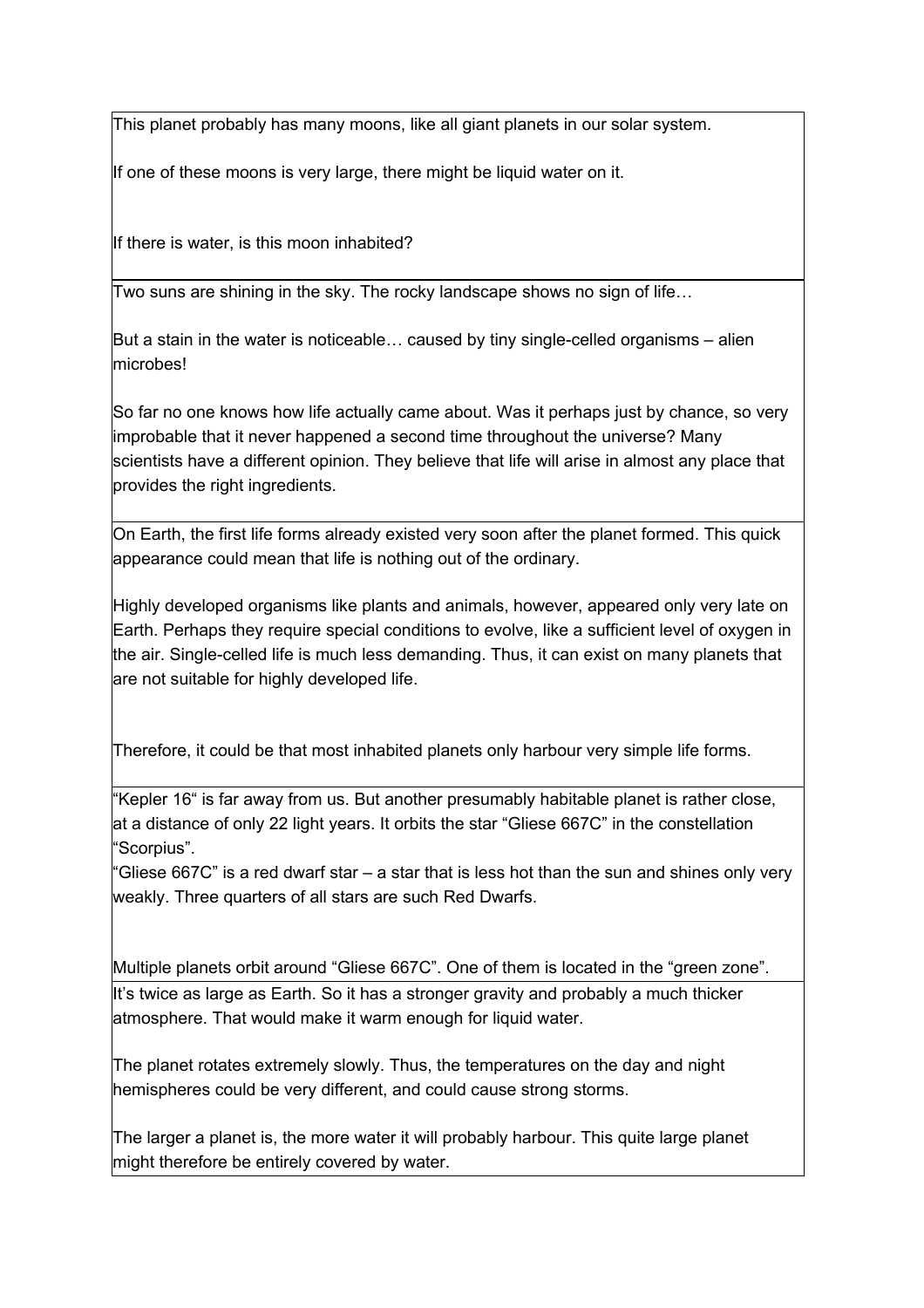But we don't know if this planet really is a water world.

Perhaps continents also exist here, lush with plant life.

Plants probably would not be green on this planet. The green plants on Earth are adapted to our white sunlight. Here, the light is more reddish. Adaptation to this light might lead to different plant colours.

The sun hardly moves in the sky and appears almost fixed in one spot. Therefore plants might evolve with a fixed orientation towards the sun.

They would also have to adapt to the strong gravity and stormy winds. This might lead to sturdy stems, and to a mechanism that folds and stows the leaves during strong wind. The true inhabitants of this planet will certainly be very different – or they don't exist at all.

Red dwarf stars are more common than stars like the sun. Planets of such stars are therefore the most numerous, and we are an exception!

But there must also be planets that are virtually the spitting image of Earth.

An instrument like the Kepler telescope could soon detect such a planet. Let's travel to the area in which it might be found.

*Alternative Text, since a "second earth" is found in Kepler data:*

But planets that are the spitting image of Earth do exist.

The Kepler telescope recently found such a planet in the constellation of the Swan. Let's travel to this planet!

A star like the sun, orbited by a planet like Earth – here the chances of finding highly developed life are best.

But even this planet is not exactly like Earth – for example, there might be more oxygen in the atmosphere here than on Earth.

What would this mean for life here?

It would be easier to fly! There could be flying creatures much larger than anything that flies in our sky.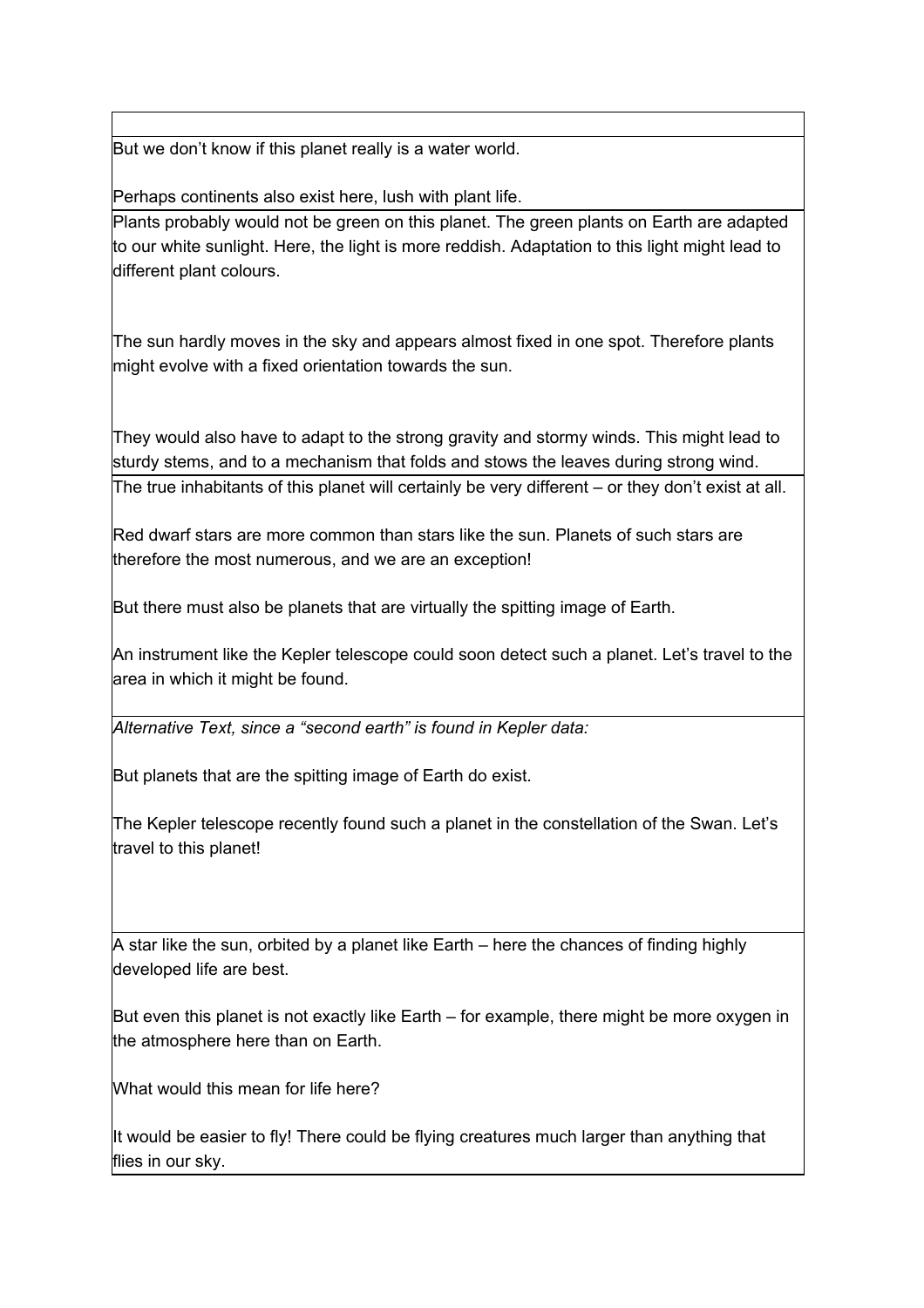Giant balloon-like animals are floating high above the ground.

They are half plant, half animal. Just like plants, they absorb the sunlight and live off its energy.

For other kinds of animals, too, flying would be easy: Big, bird-like creatures could exist, larger than anything comparable on Earth.

Swarms of such creatures hunt the balloon animals, which try to escape to great heights to which the hunters can't ascend. Most succeed, but one straggler is too slow. The hunters use their weapons. They can emit very strong pulses of ultrasound, and focus them on their prey, the balloon animal. It is stunned and defenseless.

Its strong hide rips, and it loses its buoyancy. Slowly it sinks down, until it is stranded in the canopy of the forest below. Now, it is an easy prey.

Other kinds of life, too, are made possible by the abundant oxygen: Molluscs, like  $\overline{a}$  octopuses on Earth, could live on land. Maybe there are five-armed animals here that swing from branch to branch.

Their arms have finger-like extensions with which they can easily handle objects, just as humans can.

Some even take shreds of the hide of a stranded balloon animal, and use them like a paraglider: So they can glide from one treetop to the next. Maybe such beings will one day evolve an intelligence like ours. The essential preconditions are already there.

These creatures are pure fantasy, and certainly don't exist exactly like this. But they show that all alien life will be subject to the principles of evolution.

Each organism evolves in such a way as to make it best adapted to its environment. Thus, alien life will be as diverse as the planets it lives on.

But some adaptations will be equally advantageous on every planet: For example eyes…

… legs …

… or using sunlight for food. Such inventions of life will probably be found on many planets.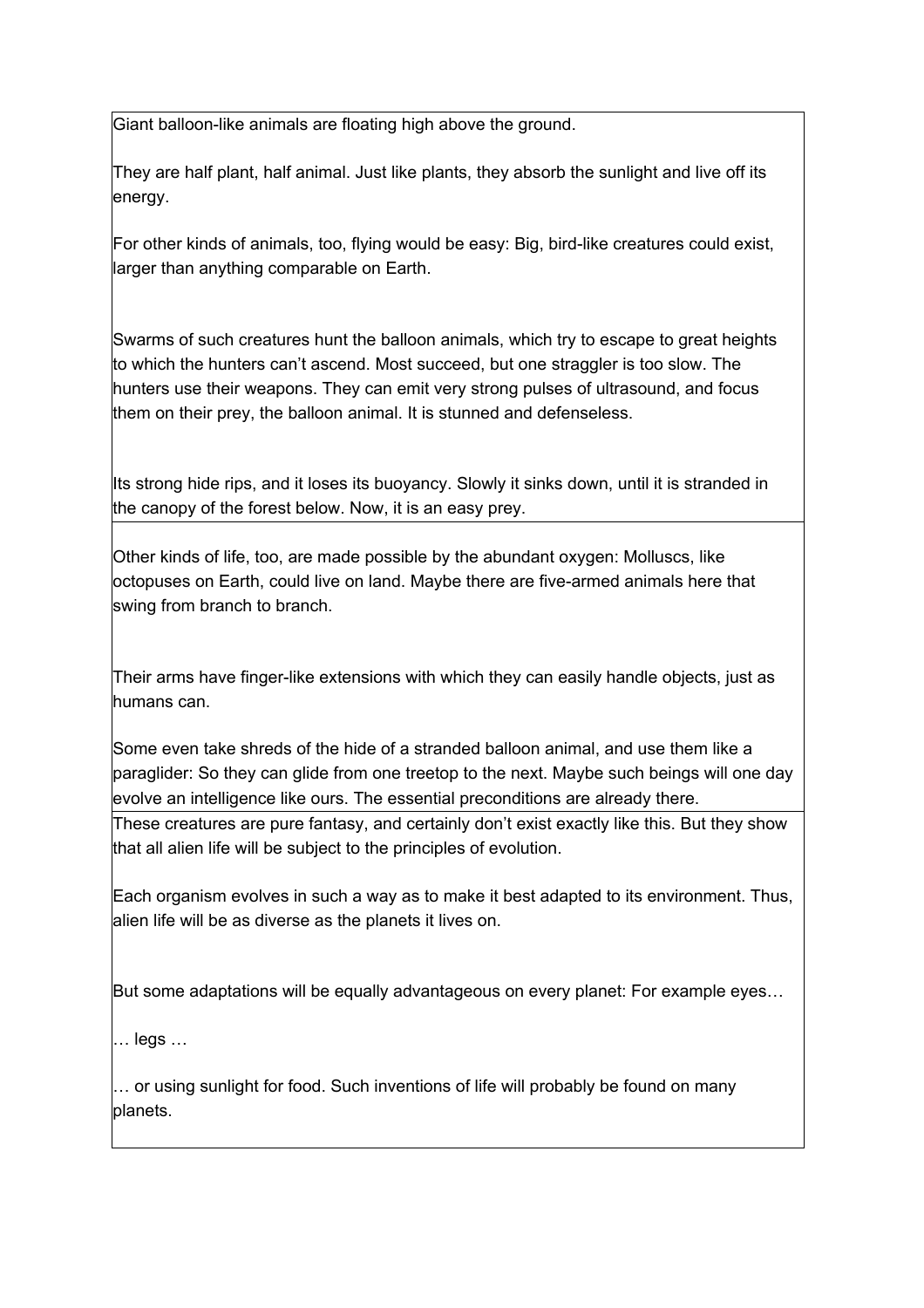Intelligence itself is just such a result of evolution. So on some planets, there should also be intelligent aliens.

However, they're unlikely to have two arms and two legs. They will look much more… alien.

There should even be planets with technologically advanced civilisations…

So far there are no clues to any such civilization. But in the depths of space, there is certainly enough room for them…

How numerous are such advanced aliens? At what distance from Earth might the nearest civilization of this kind exist?

Viewed from 10 lightyears away, the sun appears merely as one star among others.

But it is a special star: From its third planet, radio signals are sent out into space.

This began about 80 years ago. As the signals are moving at the speed of light, the oldest have by now moved 80 lightyears out into space. This sphere shows how far they have advanced.

All stars within this sphere can receive our signals today. Is there an inhabited planet among them?

A planet like Earth is to be found at perhaps one out of a hundred stars.

We don't know how many of those are actually inhabited – maybe one in ten.

Highly developed life is even more scarce. It might exist on one out of ten inhabited planets.

Intelligent life, finally, will be most uncommon. How infrequent, we can again only guess at – maybe on one out of a thousand planets with highly developed life.

Thus, no intelligent extraterrestrials should be expected among our neighbouring stars – all those that we can see in the night sky.

But these are only the stars near to us! In fact there are many more. The Milky Way, the glowing expanse in the night sky, consists of billions of stars at much greater distances. It is our internal view of a huge flat disk of stars, of which the sun is just one. The Milky Way consists of more than two hundred billion suns.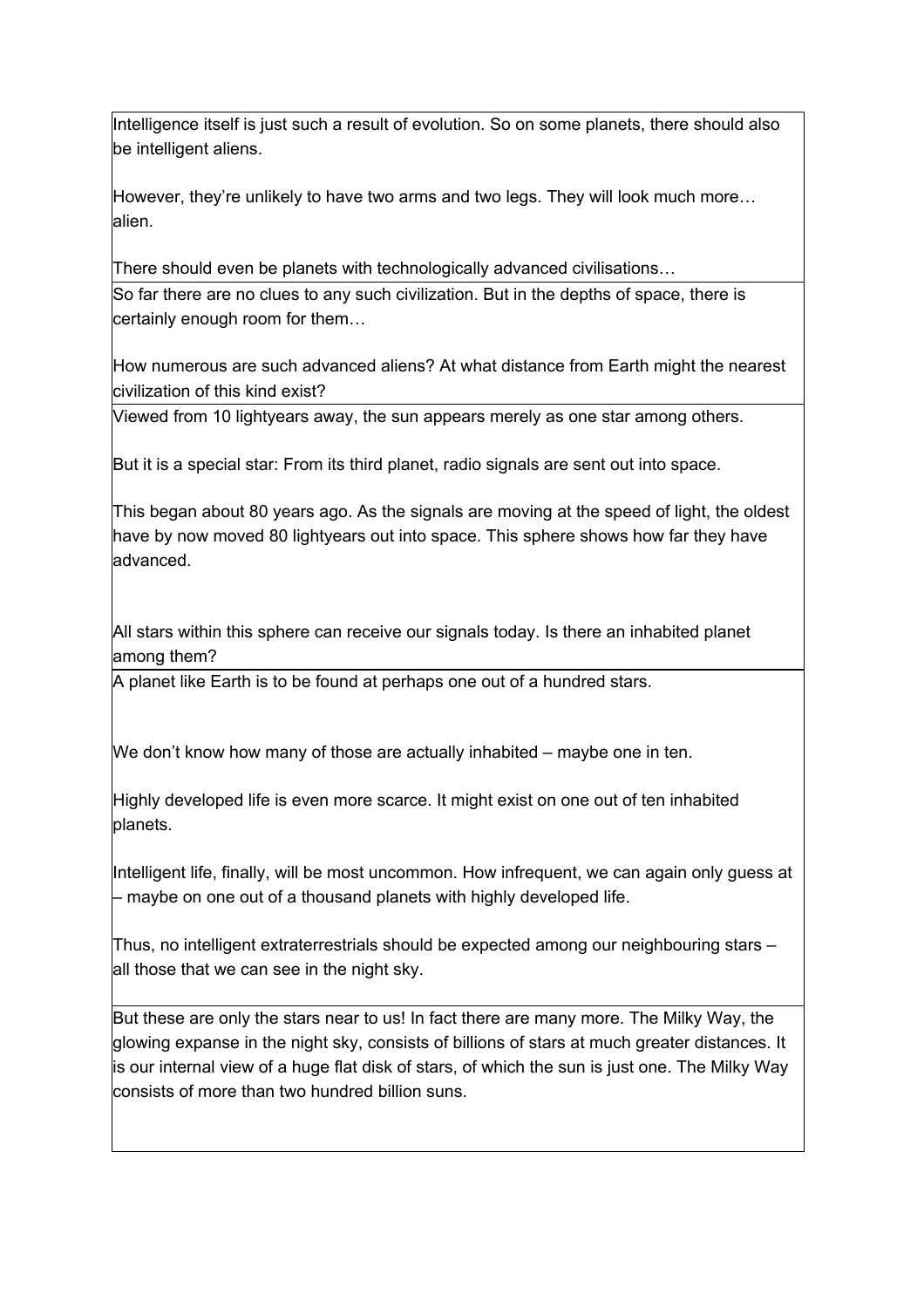Spread throughout the Milky Way, there could be many inhabitants: hundreds of extraterrestrial civilisations!

But the Milky Way is huge; hundreds of thousands of light years across. Thus the civilizations are probably separated by thousands of light years.

Even those that are closest to us are so far away that our signals will arrive there only after millennia.

Making contact across such a distance is almost impossible – an answer, too, would arrive only after millennia had passed.

But wouldn't it be possible instead for aliens to travel through space, and come to visit us?

In fact it is conceivable that an extremely advanced civilization might expand across the entire Milky Way. That would take an enormously long time – maybe hundreds of millions of years.

Sooner or later, such a civilization would arrive in our region of the Milky Way, too. "They" might even already be underway in our vicinity. But some scientists believe that "they" deliberately don't contact us, so that we may continue to develop undisturbed.

Such a civilization would have to be unimaginably far advanced. Its technology and intelligence would be millions of years ahead of ours – much further than we can envision.

In that case, could we even talk to "them"?

In "their" view, millions of years in advance of us, we probably wouldn't be especially intelligent; maybe just as talented as an ant is in our view. A conversation with each other would be hard to imagine.

Thus it might be that aliens deliberately don't contact us – as much as we may observe an anthill, but without trying a conversation with its inhabitants.

But who knows  $-$  maybe "they", after all, are good-natured enough to send a message to underdeveloped natives like us...

So far, such radio telescopes only collect natural radio waves from space.

Will there someday be a signal from aliens?

We would know: The signal is artificial. We are not alone in space.

This would be the greatest discovery of all time. The impact could be far-reaching. Maybe, just knowing that aliens exist might lead to big changes here on Earth.